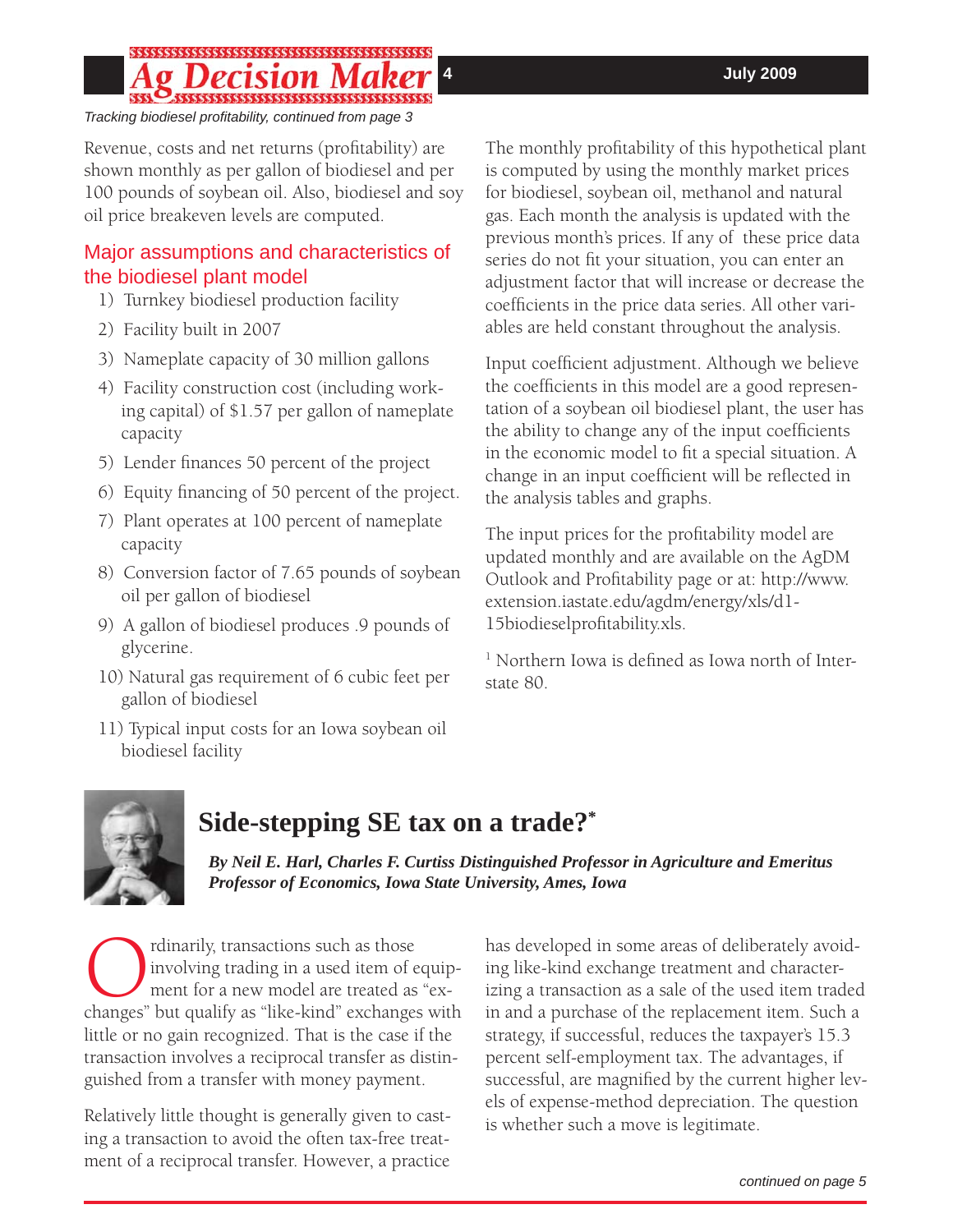### 

*Side-stepping SE tax on a trade?, continued from page 4*

### An example of the strategy

Assume a taxpayer wishes to buy a new tractor. The new tractor has a purchase price of \$100,000 and qualifies for a full deduction under either the 2008 limit of \$250,000 or the 2009 inflation-adjusted limit of \$250,000. The taxpayer also has an old tractor, which could be traded in, with an income tax basis of \$10,000 but a fair market value of \$70,000. The taxpayer agrees to pay \$30,000 in cash in the event of a trade.

If the taxpayer sets up the deal as a trade-in, eligible for like-kind exchange treatment, and does not make the election to treat the relinquished MACRS property as disposed of by the taxpayer at the time of the disposition, which allows the undepreciated basis to be added to the cash boot paid, only the cash boot paid is eligible for expense method depreciation. Thus, the expense method depreciation claimed would be limited to \$30,000. There would be no recapture of depreciation from the old tractor in the event of a trade.

But what if the transaction is set up as a sale of the used tractor and the purchase of the new tractor as separate deals? The sale of the used tractor at fair market value (\$70,000) would trigger recapture of depreciation (ordinary income) which would be calculated on Form 4797 and would not be subject to the 15.3 percent self-employment tax. Remember, if expense method depreciation property is disposed of, the recapture rules applicable to Section 1245 property are invoked. The recapture rules are triggered any time the property is not used predominantly in a trade or business at any time.

The new tractor would be eligible to be expensed with the depreciation amount from Form 4562 reported on Schedule F as an expense which would reduce farm income and the 15.3 percent self-employment tax.

### Drawing the line between a sale of the used item and a trade-in

The first point to note is that the regulations clearly state that the exceptions to the general

rule (that the gain or loss is recognized) are to be strictly construed. The second point to observe is that the cases reflect a fine line between exchanges (as distinguished from a sale) and a purchase and sale of property. In a moment of frustration at this point, the Tax Court in a 1995 case, quoted from *Barker v. Comm'r*, ". . . if the exchange requirement is to have any significance at all, the perhaps formalistic difference between the two types of transactions must, at least on occasion, engender different results." In that case, the Tax Court found that the purchase of one liquor store and the subsequent sale of another were two separate taxable events rather than a like-kind exchange. That point had been illustrated in a 1982 Tax Court case where the sale of a Colorado improved lot and the purchase of an improved parcel in California were not a like-kind exchange and were deemed to be separate and unrelated transactions.

In a 1999 United States District Court case, *C. Bean Lumber Transport, Inc. v. United States*, the purchase of new trucks was not sufficiently related to the sale of the used trucks to be a like-kind exchange with no recognition of gain. The Tax Court indicated that it was significant that the dealer paid cash for the equity in the used trucks. The court held that the transactions were independent transactions with gain or loss triggered on the used trucks.

The courts have also been willing to collapse transactions involving multiple steps back into economic reality with gain or loss recognized. That point was made in *Portland Mfg. Co. v. Commissioner*, involving an exchange of stock for stock, and in *Kuper v. Commissioner* where the parties had created a transaction with several steps to disguise a taxable exchange of stock.

### So what does this all mean?

It is convincing that a sale of a used tractor to the same dealer at 9 a.m. and the purchase of a new tractor in an allegedly separate transaction at 1 p.m. on the same day with the same dealership with a significant income tax benefit riding on the characterization of the transaction, is suspect. It